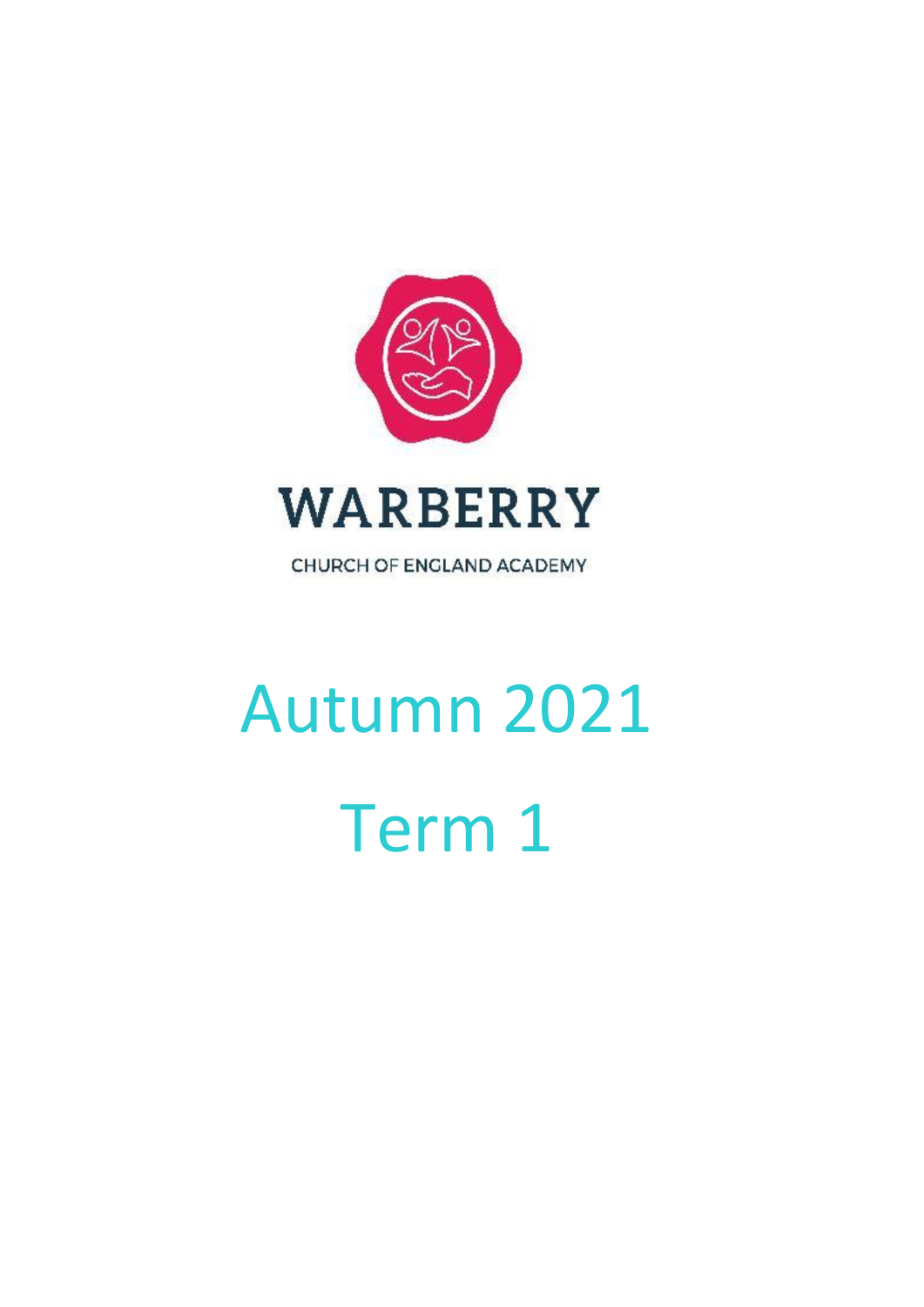

## **CLUB START & END DATES**

### **CLUBS TIMETABLE – AUTUMN 1 2021 DATES: W/B 13.09.21 – W/B 18.10.21 – 6 SESSIONS**

| <b>TIME</b>     | <b>CLUB</b>                           | <b>YEAR</b><br><b>GROUP</b> | <b>COST</b> |
|-----------------|---------------------------------------|-----------------------------|-------------|
| <b>Monday</b>   |                                       |                             |             |
| 3pm to 4pm      | Year 3 and 4 Football with TUCST      |                             | <b>FREE</b> |
| <b>Tuesday</b>  |                                       |                             |             |
| 3pm to 4pm      | Year 5 and 6 Football with TUCST      |                             | <b>FREE</b> |
| Wednesday       |                                       |                             |             |
| 3pm to 4pm      | Year 1 and 2 Multi-skills with TUCST  |                             | <b>FREE</b> |
| <b>Thursday</b> |                                       |                             |             |
|                 |                                       |                             |             |
| <b>Friday</b>   |                                       |                             |             |
| 3pm to 4pm      | Year 1 and 2 Multi-skills with Spires |                             | <b>Free</b> |

We are thrilled to be able to resume our commitment to offer a range of after school clubs this term. We are committed to providing a rich and exciting curriculum and we believe that our clubs will provide your child with a wide range of enrichment opportunities. Please ensure your child brings their named PE kit in a bag on their club day ready to change into at the end of the school day.

For Years 4 – 6, when possible, we have set the clubs on the year group's PE day, however when these do not coincide, please can the children bring in PE kit in a bag. Please can you ensure that each item is named.

We have teamed up with Torquay United Community Sports Trust who will offer three clubs a week. The Trust runs a number of after-school clubs across South Devon, providing children with an added opportunity to engage in physical activity. Throughout the Autumn term, they will be offering Football Clubs for children in Years 3, 4, 5 and 6 and a Multi-skills club for those in Years 1 and 2. This will give the young people the opportunity to have fun whilst learning and improving. They have a thorough knowledge of the curriculum requirements in PE and work in partnership with schools to ensure that they deliver lessons that are imaginative, informative and enjoyable.

On Fridays, the team from Spires College are continuing to deliver a range of activities. Because the Year 1 and 2 Multi-skills session was so oversubscribed, the team will be delivering an extra session so that we can accommodate more children.

Please note the staff from TUCST and Spires currently deliver PE lessons in school and strictly follow the Covid risk assessment set by the school to ensure that all clubs are both enjoyable and safe.